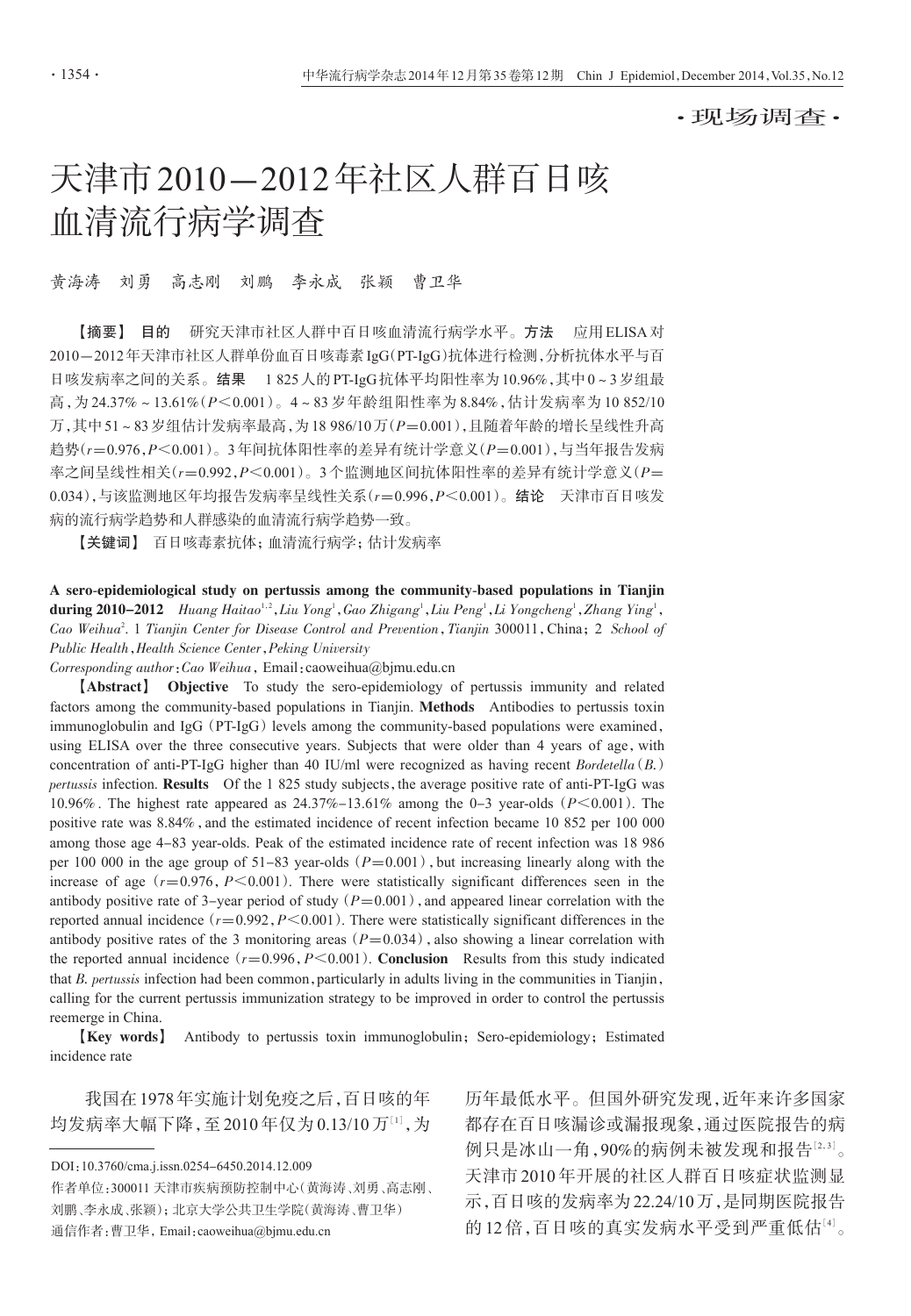本研究以百日咳感染的特异性抗体百日咳毒素IgG (PT-IgG)抗体作为评估百日咳自然感染水平[5,6],对 天津市 2010-2012 年社区人群进行血清流行病学 调查。

#### 对象与方法

1. 研究对象:2010-2012年在天津市市区和远 近郊的地理区域(红桥、北辰、汉沽)分10个年龄段  $(0 \sim \sqrt{2} \sim \sqrt{4} \sim \sqrt{7} \sim \sqrt{13} \sim \sqrt{17} \sim \sqrt{21} \sim \sqrt{31} \sim \sqrt{41} \sim \sqrt{21}$ 51~83岁)随机采集1 825份健康人群血标本,每个 年龄组的标本数为169~197份。纳入标准:受试者 1 个月内无呼吸系统性疾病,在知情同意的基础上 采集血标本并获取相关信息。采集静脉血 2 ml 并 分离血清(≥0.5 ml),-20 ℃冷冻保存、2~8 ℃冷藏 运输,由天津市疾病预防控制中心(CDC)负责集中 检测。

2. 研究方法:

(1)信息采集:调查前统一培训监测人员,采用 自行设计的调查登记表,严格采样、送检和调查方 法。实施中,随机抽取20%的样本量开展现场质量 控制,抽取30%的样本量进行电话回访调查,保证血 标本真实合格、基本资料及免疫史详实。从中国疾 病预防控制信息系统收集2010-2012年红桥、北辰 和汉沽区的百日咳发病资料。

(2)检测方法:采用 ELISA 定量检测百日咳 PT-IgG 抗体,按试剂盒说明书进行操作,血清样品 1 ∶ 100 稀释,检测设空白对照 1 孔、阴性对照 2 孔、 PT-IgG抗体阳性对照2孔。微量板孔用灭活百日咳 鲍特菌抗原预包被,每孔加稀释后血清样品100 μl, 37 ℃温育 60 min 后洗涤。加入酶结合物 100 μl, 37 ℃温育30 min。温育结束后洗涤,每孔加入四甲 基联苯胺(TMB)显色剂 100 μl,37 ℃反应 30 min, 避光显色。反应结束后,每孔加入终止液 100 μl。 用酶标仪测定:波长 405 nm,参考波长 630 nm。 结果判定:根据试剂盒计算公式,抗 PT-IgG 浓度≥ 40 IU/ml为阳性,检测值范围为0~500 IU/ml。试剂 由德国Virion公司提供(批号:SBC.DY)。

3. 估计发病率:参照文献[5,7,8]通过血清 PT-IgG抗体水平评估不同年龄组人群中百日咳的 估计发病率,本研究采用抗 PT-IgG 浓度≥40 IU/ml 的标准预测不同年龄组人群中百日咳的自然感染 水平,估计发病率=(365.25/297.6)×PT-IgG 抗体 阳性率。

4. 统计学分析:采用 SPSS 19.0 软件和 Excel

2003 软件,依据资料的特征以 R×C表χ<sup>2</sup>检验分析不 同时间、地区和分年龄组人群中 PT-IgG 抗体阳性 率、预测发病率差异。以Spearson相关系数r评价> 4 岁人群抗体水平、预测发病率与年龄之间的线性 关系。检测标准α=0.05。

## 结 果

1. PT-IgG抗体水平的时间分布:2010-2012年 共采集 1 825 份社区人群血清标本,PT-IgG 抗体平 均阳性率为10.96%(95%CI:9.53%~12.39%),2010 年抗体阳性率最高(14.64%),2012年最低(7.73%), 3 年间 PT-IgG 抗体平均阳性率差异有统计学意义  $(\chi^2$ =15.056,P=0.001),呈逐年下降趋势。2010年 监测地区的百日咳报告发病率最高(0.97/10 万), 2012年最低(0.61/10万),与当年监测抗体阳性率之 间呈线性相关(Pearson 相关系数 r=0.992, P< 0.001),见表1。

表1 2010-2012年天津市社区人群百日咳 血清抗体阳性率

| 监测   | 检测   | 阳性  | 阳性率(%)                    | 报告发病率 |
|------|------|-----|---------------------------|-------|
| 年份   | 例数   | 例数  | 及其95%CI                   | (710) |
| 2010 | 608  | 89  | $14.64(11.83 \sim 17.45)$ | 0.97  |
| 2011 | 609  | 64  | $10.51(8.07 \sim 12.95)$  | 0.71  |
| 2012 | 608  | 47  | $7.73(5.61 \sim 9.85)$    | 0.61  |
| 合计   | 1825 | 200 | $10.96(9.53 \sim 12.39)$  | 0.76  |

2. PT-IgG抗体水平的人群分布:

(1)年龄:监测对象最小 6 月龄,最大 83 岁,10 个年龄组每组的检测数为 169~197 份,其中 0~1、 2~3岁组PT-IgG抗体阳性率最高,分别为24.37%、 13.61%,4~6岁组最低(1.69%),各年龄组之间抗体 阳性率差异有统计学意义(χ2=65.1, P<0.001)。 4~83 岁年龄人群随着年龄增长,PT-IgG 抗体阳性 率呈上升趋势,与年龄呈线性相关(Spearson相关系 数 $r=0.969, P<0.001$ ),见表2。

| 表2 |  | 天津市不同年龄组人群PT-IgG抗体阳性率 |
|----|--|-----------------------|
|----|--|-----------------------|

| ~~           |      |      | ノヽヿギヿ!? ( ! `! ") `   ` #\ {!!ノヽ゚!!T ! _ !~!ゟ゚゙゙゙ヷ゙ヷヷヸ゚゚゚゚゚゚゚ゖ゚゚゚゚゚゚゚゚゚ゖヿヹ゠゚ヸ |
|--------------|------|------|-------------------------------------------------------------------------------|
| 年龄组(岁)       | 检测例数 | 阳性例数 | 阳性率(%)及其95%CI                                                                 |
| $0 \sim$     | 197  | 48   | $24.37(18.37 \sim 30.36)$                                                     |
| $2\sim$      | 169  | 23   | $13.61(8.44 \sim 18.78)$                                                      |
| $4\sim$      | 177  | 3    | $1.69(0.21 \sim 3.60)$                                                        |
| $7\sim$      | 185  | 10   | $5.41(2.15 \sim 8.66)$                                                        |
| $13 \sim$    | 187  | 16   | $8.56(4.55 \sim 12.57)$                                                       |
| $17 -$       | 176  | 16   | $9.09(4.84 \sim 13.34)$                                                       |
| $21 -$       | 193  | 19   | $9.84(5.64 \sim 14.05)$                                                       |
| $31 -$       | 180  | 17   | $9.44(5.17 \sim 13.72)$                                                       |
| $41 -$       | 180  | 20   | $11.11(6.52 \sim 15.70)$                                                      |
| $51 \sim 83$ | 181  | 28   | $15.47(10.20 \approx 20.74)$                                                  |
| 合计           | 1825 | 200  | $10.96(9.53 \sim 12.39)$                                                      |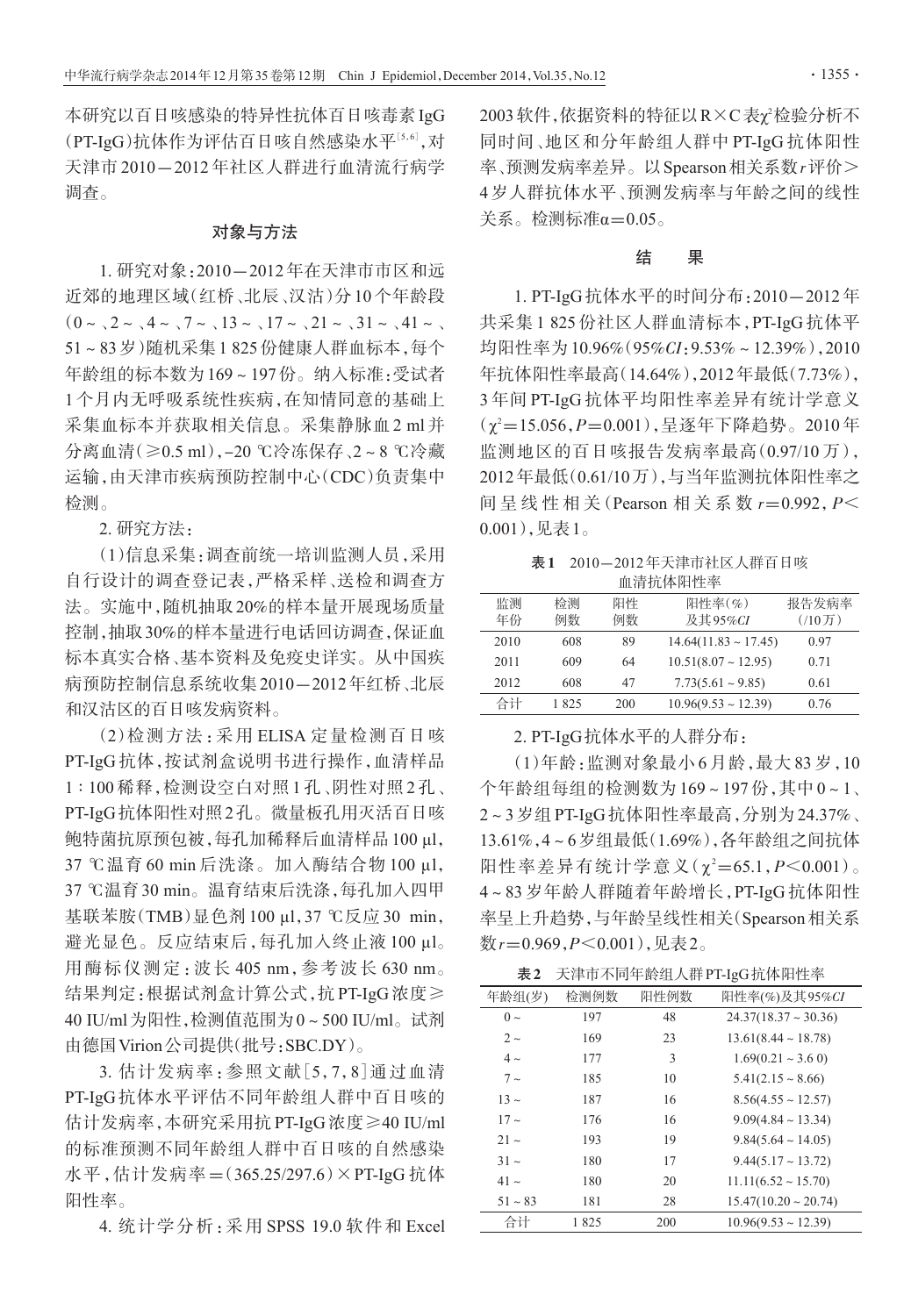4~83岁年龄组共检测1 459人,阳性129人,阳 性率为8.84%(95%CI:7.38%~10.30%)。依据感染 百日咳后抗体衰减时间与检测临界值之间的时间数 值关系预测百日咳的感染率为 10.85%[(365.25 d/ 297.6 d)×8.84%],估计发病率(/10 万)为 10 852 (95%CI:9 256~12 448),其中4~6岁组最低(2 080,  $95\% CI: -22 \sim 4$  183),  $51 \sim 83$  岁组最高(18 986, 95%CI:13 272~24 700),不同年龄组之间百日咳估 计 发 病 率 差 异 有 统 计 学 意 义 ( χ <del>'</del> = 25.297, P = 0.001),且 随 着 年 龄 的 增 长 ,呈 线 性 升 高 趋 势 (Spearson相关系数r=0.976,P<0.001),见图1。



图1 天津市不同年龄组人群百日咳估计发病率

共45人血清抗体水平≥100 IU/ml(近期感染百 日咳的标志),其中0~岁组9人,2~岁组7人。4~ 83 岁组共 25 人,阳性率为 1.71%(95%CI:1.04%~ 2.38%)。4~83 岁组人群的估计发病率(/10 万)为 10 680(95%CI:9 095~12 265),与≥40 IU/ml 估计 发病率结果基本一致(10 852/10万)。其中4~6岁 组最低(0),51~83岁组最高(20 662/10万,95%CI: 14 763/10 万~26 560/10 万),不同年龄组之间百日 咳估计发病率之间差异有统计学意义(χ²=21.342,  $P \leq 0.001$ ),见表3。

表3 天津市4~83岁人群PT-IgG抗体≥100 IU/ml检测

| 年龄组(岁)    | 检测例数 | 阳性例数          | 估计发病率(/10万)及其95%CI           |
|-----------|------|---------------|------------------------------|
| $4\sim$   | 177  | $\theta$      | 0(0)                         |
| $7\sim$   | 185  | 1             | $3\,369(769 \sim 5\,969)$    |
| $13 \sim$ | 187  | $\mathcal{L}$ | $6666(3091 \sim 10241)$      |
| $17 -$    | 176  | 3             | $10624(6072 \sim 15177)$     |
| $21 -$    | 193  | 4             | $12918(8186 \sim 17650)$     |
| $31 -$    | 180  | 4             | $13851(8805 \sim 18897)$     |
| $41 -$    | 180  | 5             | $17314(11786 \approx 22841)$ |
| $51 - 83$ | 181  | 6             | $20662(14763 \approx 26560)$ |
| 合计        | 1459 | 25            | $10680(9095 \sim 12265)$     |

(2)性别:检测男性913人,阳性102人,阳性率 为11.17%(95%CI:9.13%~13.21%);女性912人,阳 性 98 人, 阳性率为 10.75% (95% CI: 8.74% ~ 12.76%),性别间百日咳抗体阳性率差异无统计学意

 $\chi(\chi^2=0.085, P=0.771)$ 。

3. PT-IgG抗体的地区分布:北辰区抗体阳性率 最高(13.40%),汉沽抗体阳性率最低(8.76%),3 个 监测地区抗体阳性率差异有统计学意义(χ²=6.774,  $P = 0.034$ )。年均报告发病率北辰区最高 $(0.96/$ 10万),汉沽区最低(0.48/10万),这3个监测社区的 抗体阳性率和该监测地区年均报告发病率呈线性关 系(Pearson相关系数r=0.996,P<0.001),见表4。

表4 天津市部分地区百日咳IgG抗体阳性率

| 监测 | 检测   | 阳性  | 阳性率(%)                    | 报告发病率     |
|----|------|-----|---------------------------|-----------|
| 地区 | 数    | 数   | 及其95%CI                   | $(10)$ 万) |
| 红桥 | 600  | 65  | $10.83(8.34 \sim 13.32)$  | 0.67      |
| 北辰 | 597  | 80  | $13.40(10.67 \sim 16.13)$ | 0.96      |
| 汉沽 | 628  | 55  | $8.76(6.55 \sim 10.97)$   | 0.48      |
| 合计 | 1825 | 200 | $10.96(9.53 \sim 12.39)$  | 0.76      |

## 讨 论

PT-IgG抗体是百日咳的特异性抗体,因此,社区 人群单份血中该抗体阳性则表明百日咳自然感染或 1年内曾接种过疫苗[<sup>9</sup>] 。天津市1973年开始将全细 胞百日咳-白喉-破伤风联合疫苗(DTwP)纳入儿童 计划免疫,2008年5月用无细胞百日咳-白喉-破伤 风联合疫苗(DTaP)全面取代,3、4、5 月龄各接种 1 剂,18~24月龄加强接种1剂,2000年以来目标人群 报告接种率>95%[10]。因此<4岁组人群抗PT-IgG 抗体阳性率最高(13.61%~24.37%)是由于接种疫 苗而产生。

接种疫苗所产生的PT-IgG抗体会在1~2年后 急剧下降[11,12],因此4~83岁组人群中PT-IgG抗体 阳性高达 8.84%,提示可能由于百日咳自然感染而 造成。依据感染百日咳后 PT-IgG 抗体衰减时间与 检测临界值之间的数值关系预测 4~83 岁组人群 百日咳的实际感染率为10.85%,估计发病率则高达 10 852/10万。≥100 IU/ml的估计发病率为10 680/ 10万,与≥40 IU/ml的估计发病率基本一致,提示采 用不同抗体滴度为标准来估计 1 年来百日咳的估 计发病率结果一致。其中 4~6 岁组最低,51~83 岁组估计发病率最高,且随着年龄的增长,呈线性 升高趋势。提示百日咳自然感染率随年龄增加而 升高,尤其是成年人的预测发病率最高,与国内外 结果一致[<sup>5</sup>,8,13-15] 。表明开展社区人群中百日咳的 血清流行病学调查可以揭示人群中百日咳的真实 感染水平。

尽管医院被动监测的报告发病率远远低于百日 咳的实际感染率,但是报告发病率与分时间、分地区